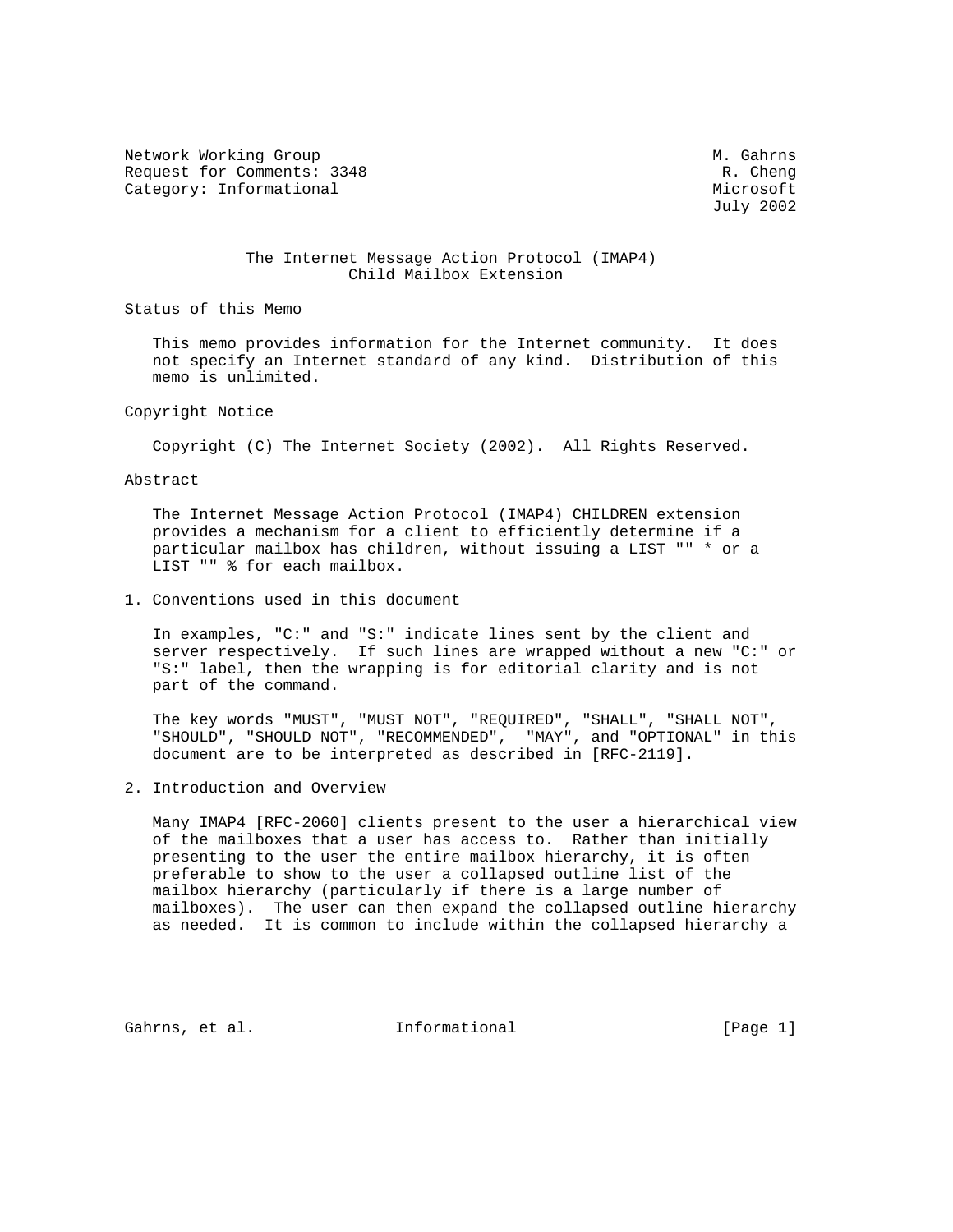visual clue (such as a "+") to indicate that there are child mailboxes under a particular mailbox. When the visual clue is clicked the hierarchy list is expanded to show the child mailboxes.

 Several IMAP vendors implemented this proposal, and it is proposed to document this behavior and functionality as an Informational RFC.

 There is interest in addressing the general extensibility of the IMAP LIST command through an IMAP LIST Extension draft. Similar functionality to the \HasChildren and \HasNoChildren flags could be incorporated into this new LIST Extension. It is proposed that the more general LIST Extension draft proceed on the standards track with this proposal being relegated to informational status only.

 If the functionality of the \HasChildren and \HasNoChildren flags were incorporated into a more general LIST extension, this would have the advantage that a client could then have the opportunity to request whether or not the server should return this information. This would be an advantage over the current draft for servers where this information is expensive to compute, since the server would only need to compute the information when it knew that the client requesting the information was able to consume it.

3. Requirements

 IMAP4 servers that support this extension MUST list the keyword CHILDREN in their CAPABILITY response.

 The CHILDREN extension defines two new attributes that MAY be returned within a LIST response.

 \HasChildren - The presence of this attribute indicates that the mailbox has child mailboxes.

 Servers SHOULD NOT return \HasChildren if child mailboxes exist, but none will be displayed to the current user in a LIST response (as should be the case where child mailboxes exist, but a client does not have permissions to access them.) In this case, \HasNoChildren SHOULD be used.

 In many cases, however, a server may not be able to efficiently compute whether a user has access to all child mailboxes, or multiple users may be accessing the same account and simultaneously changing the mailbox hierarchy. As such a client MUST be prepared to accept the \HasChildren attribute as a hint. That is, a mailbox MAY be flagged with the \HasChildren attribute, but no child mailboxes will appear in a subsequent LIST response.

Gahrns, et al. 1nformational [Page 2]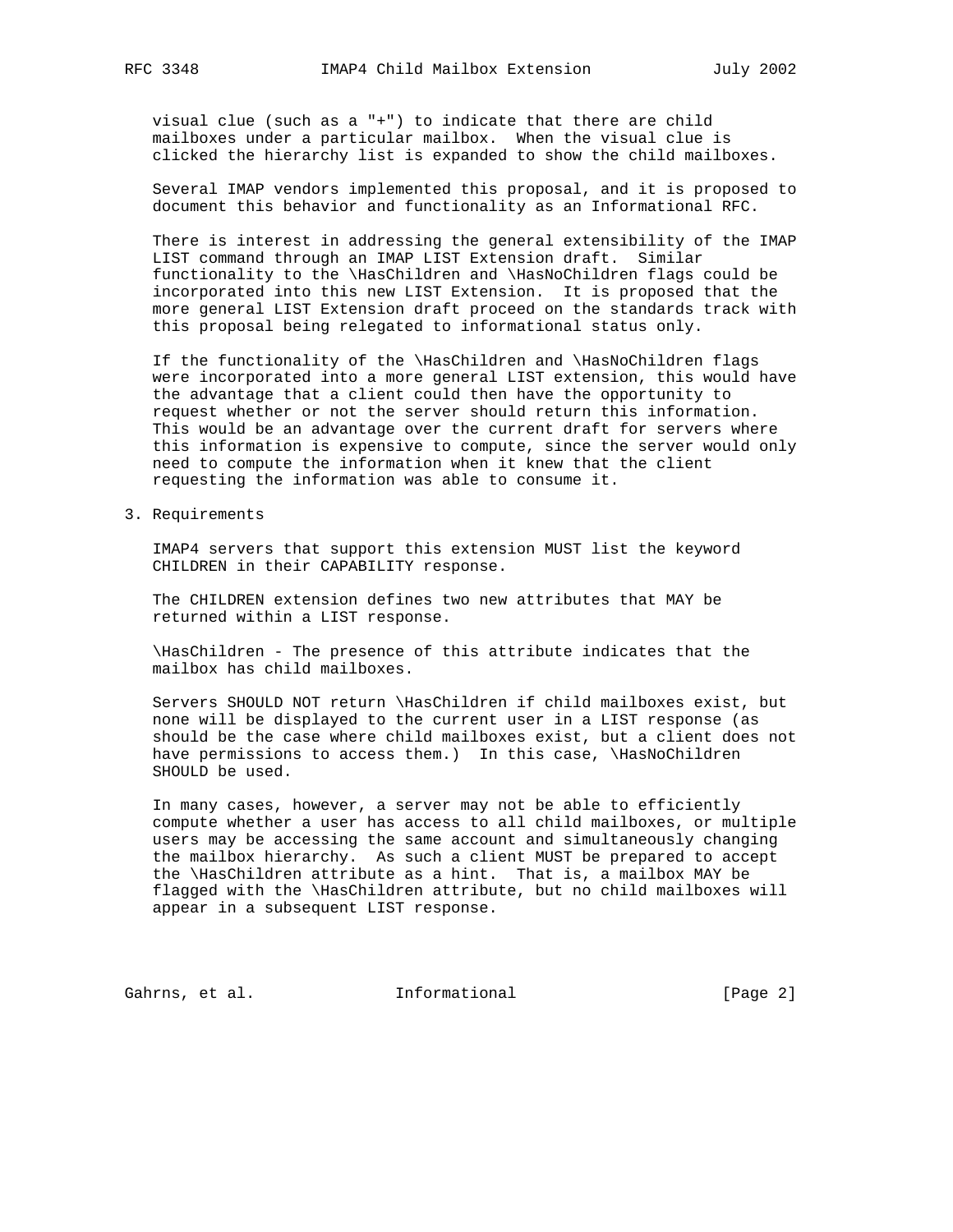```
 Example 3.1:
============
/*** Consider a server that has the following mailbox hierarchy:
INBOX
ITEM_1
  ITEM_1A
ITEM_2
```
TOP\_SECRET

Where INBOX, ITEM\_1 and ITEM\_2 are top level mailboxes. ITEM\_1A is a child mailbox of ITEM\_1 and TOP\_SECRET is a child mailbox of ITEM\_2 that the currently logged on user does NOT have access to.

 Note that in this case, the server is not able to efficiently compute access rights to child mailboxes and responds with a \HasChildren attribute for mailbox ITEM\_2, even though ITEM\_2/TOP\_SECRET does not appear in the list response. \*\*\*/

 C: A001 LIST "" \* S: \* LIST (\HasNoChildren) "/" INBOX S: \* LIST (\HasChildren) "/" ITEM\_1 S: \* LIST (\HasNoChildren) "/" ITEM\_1/ITEM\_1A S: \* LIST (\HasChildren) "/" ITEM\_2 S: A001 OK LIST Completed

 \HasNoChildren - The presence of this attribute indicates that the mailbox has NO child mailboxes that are accessible to the currently authenticated user. If a mailbox has the \Noinferiors attribute, the \HasNoChildren attribute is redundant and SHOULD be omitted in the LIST response.

 In some instances a server that supports the CHILDREN extension MAY NOT be able to determine whether a mailbox has children. For example it may have difficulty determining whether there are child mailboxes when LISTing mailboxes while operating in a particular namespace.

 In these cases, a server MAY exclude both the \HasChildren and \HasNoChildren attributes in the LIST response. As such, a client can not make any assumptions about whether a mailbox has children based upon the absence of a single attribute.

 It is an error for the server to return both a \HasChildren and a \HasNoChildren attribute in a LIST response.

Gahrns, et al. Informational [Page 3]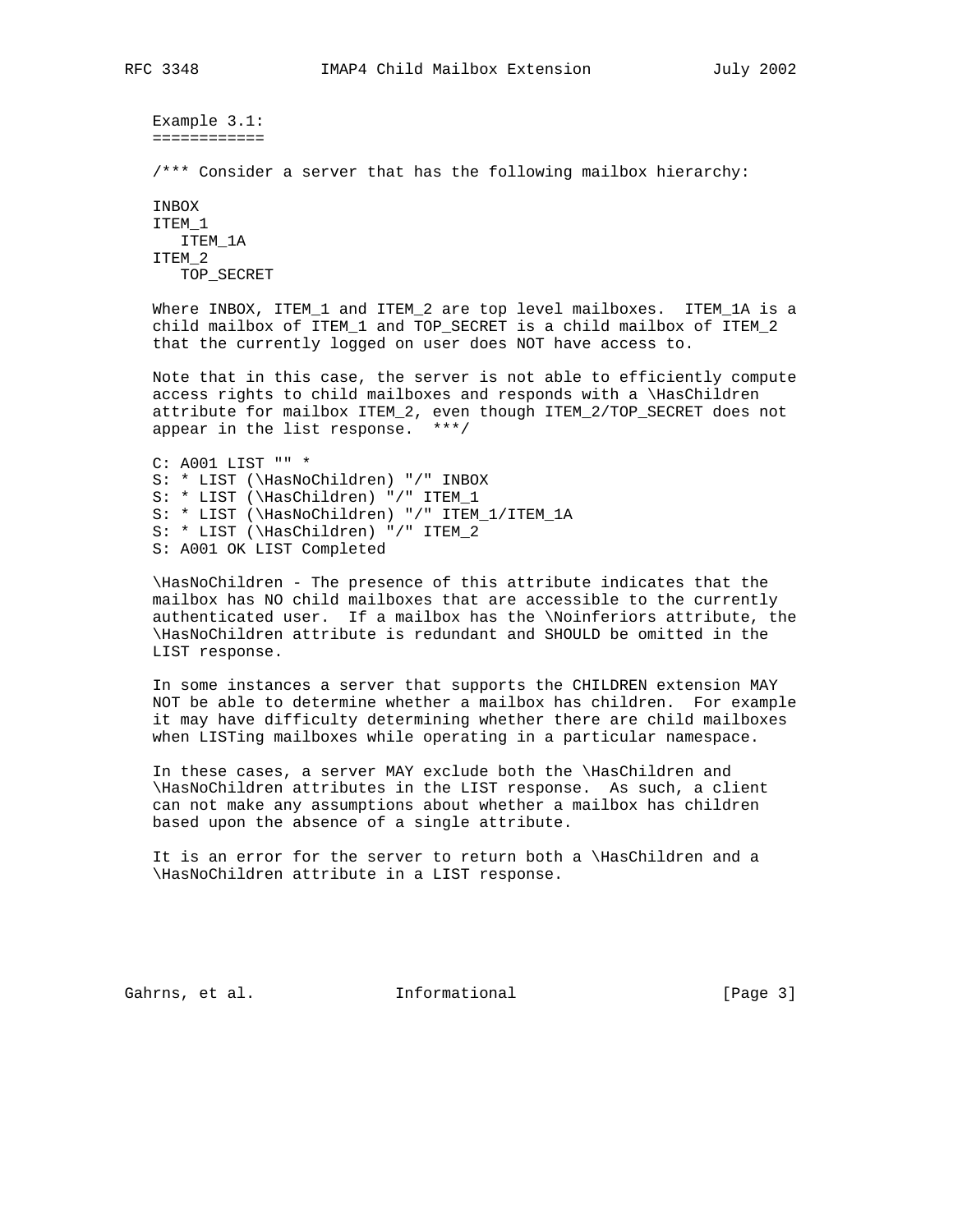It is an error for the server to return both a \HasChildren and a \NoInferiors attribute in a LIST response.

 Note: the \HasNoChildren attribute should not be confused with the IMAP4 [RFC-2060] defined attribute \Noinferiors which indicates that no child mailboxes exist now and none can be created in the future.

 The \HasChildren and \HasNoChildren attributes might not be returned in response to a LSUB response. Many servers maintain a simple mailbox subscription list that is not updated when the underlying mailbox structure is changed. A client MUST NOT assume that hierarchy information will be maintained in the subscription list.

 RLIST is a command defined in [RFC-2193] that includes in a LIST response mailboxes that are accessible only via referral. That is, a client must explicitly issue an RLIST command to see a list of these mailboxes. Thus in the case where a mailbox has child mailboxes that are available only via referral, the mailboxes would appear as \HasNoChildren in response to the LIST command, and \HasChildren in response to the RLIST command.

5. Formal Syntax

 The following syntax specification uses the augmented Backus-Naur Form (BNF) as described in [ABNF].

 Two new mailbox attributes are defined as flag\_extensions to the IMAP4 mailbox\_list response:

HasChildren = "\HasChildren"

HasNoChildren = "\HasNoChildren"

6. Security Considerations

 This extension provides a client a more efficient means of determining whether a particular mailbox has children. If a mailbox has children, but the currently authenticated user does not have access to any of them, the server SHOULD respond with a \HasNoChildren attribute. In many cases, however, a server may not be able to efficiently compute whether a user has access to all child mailboxes. If such a server responds with a \HasChildren attribute, when in fact the currently authenticated user does not have access to any child mailboxes, potentially more information is conveyed about the mailbox than intended. A server designed with such levels of security in mind SHOULD NOT attach the \HasChildren attribute to a mailbox unless the server is certain that the user has access to at least one of the child mailboxes.

Gahrns, et al. 1nformational (Page 4)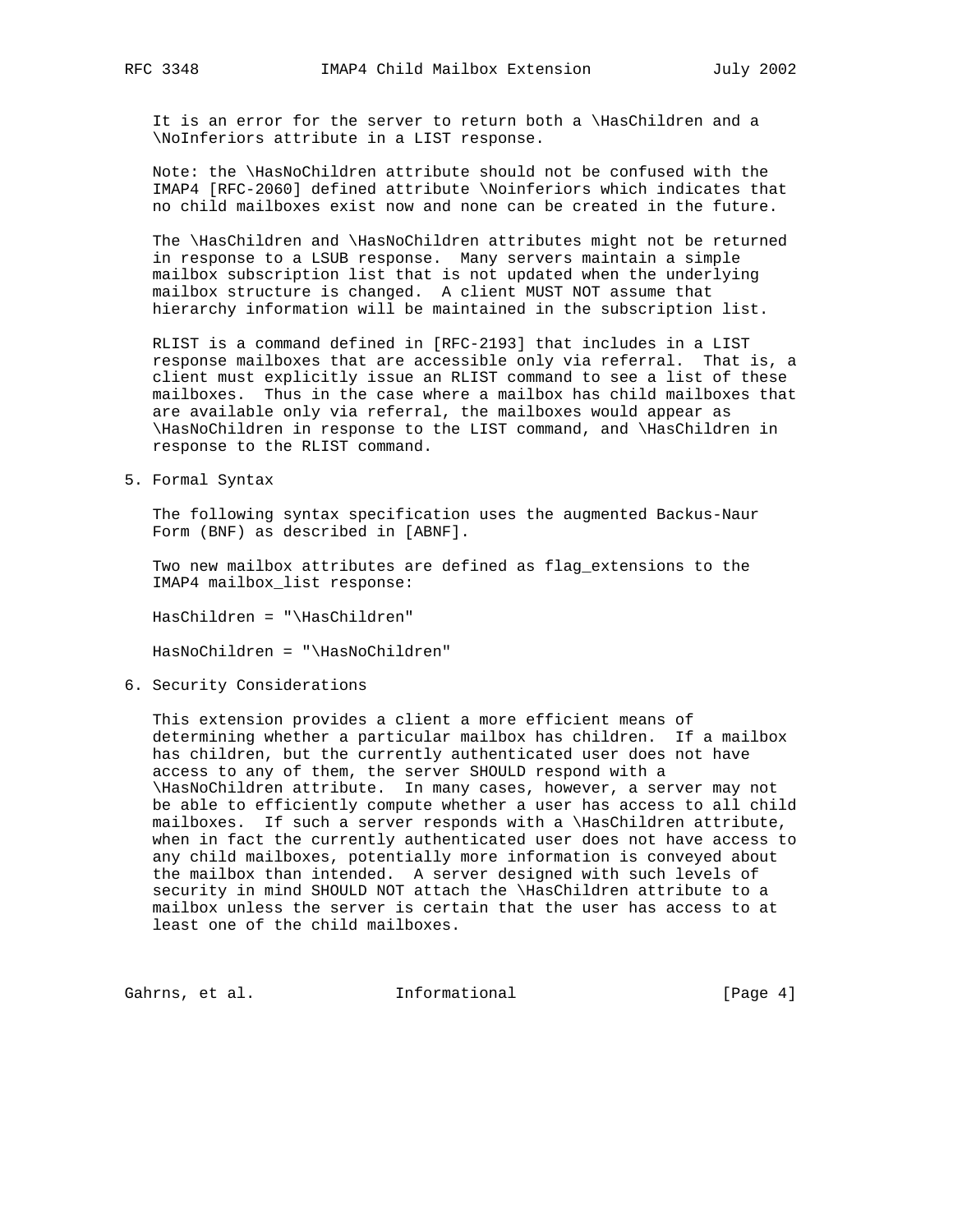# 7. References

- [RFC-2060] Crispin, M., "Internet Message Access Protocol Version 4rev1", RFC 2060, December 1996.
- [RFC-2119] Bradner, S., "Key words for use in RFCs to Indicate Requirement Levels", BCP 14, RFC 2119, March 1997.
- [RFC-2234] Crocker, D. and P. Overell, Editors, "Augmented BNF for Syntax Specifications: ABNF", RFC 2234, November 1997.
- [RFC-2193] Gahrns, M., "IMAP4 Mailbox Referrals", RFC 2193, September 1997.

# 8. Acknowledgments

 The authors would like to thank the participants of several IMC Mail Connect events for their input when this idea was originally presented and refined.

9. Author's Address

 Mike Gahrns Microsoft One Microsoft Way Redmond, WA, 98052 Phone: (425) 936-9833 EMail: mikega@microsoft.com

 Raymond Cheng Microsoft One Microsoft Way Redmond, WA, 98052 Phone: (425) 703-4913 EMail: raych@microsoft.com

Gahrns, et al. 1nformational 1999 [Page 5]